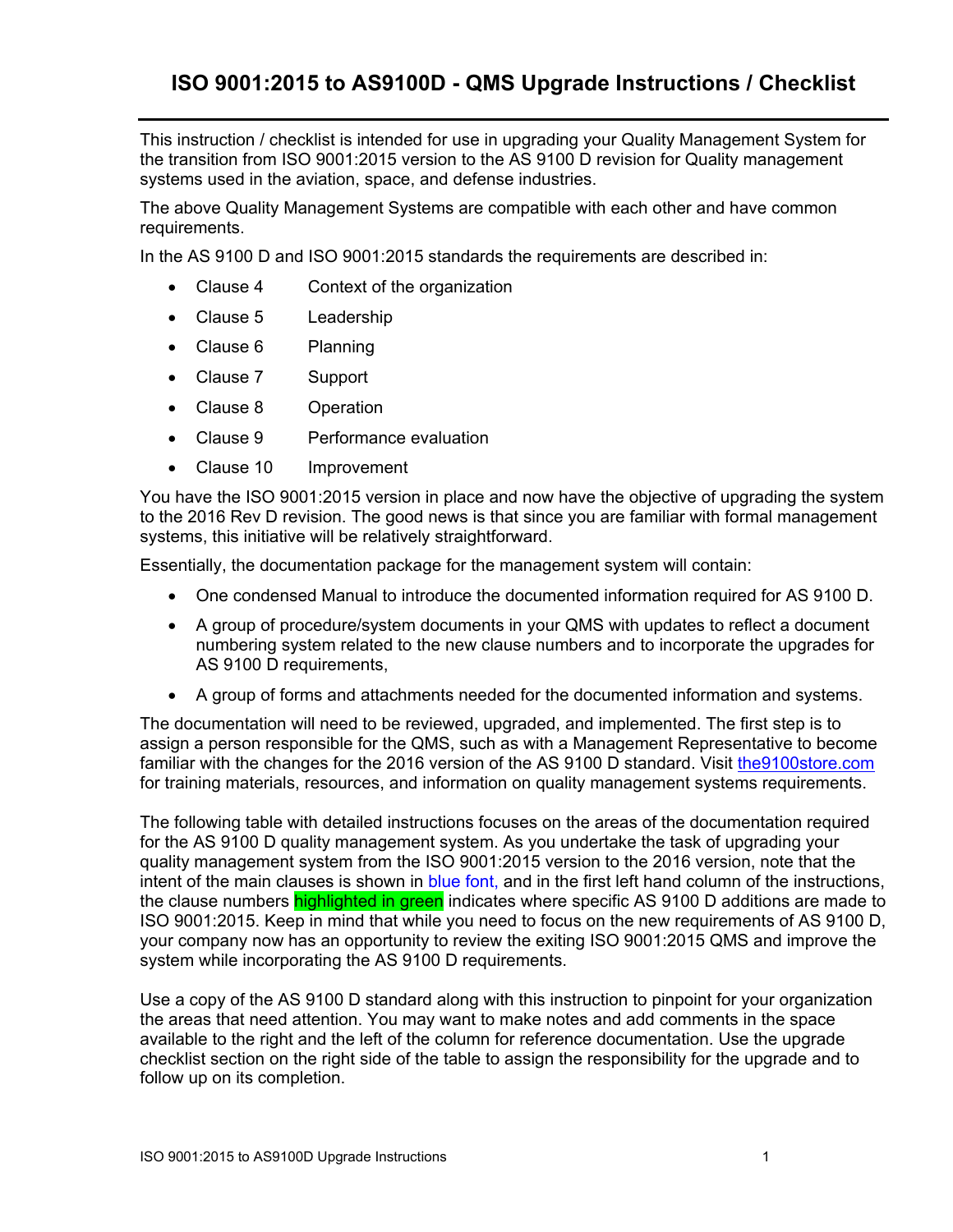## **ISO 9001:2015 to AS9100D - QMS Upgrade Instructions / Checklist**

| AS 9100                       | Changes to the existing ISO 9001:2015                                                                                                                                                                                                                                                                                                                                                                               | <b>Reference</b>          | <b>Changes in existing documentation</b>                                                                                                                                                                                                                                                                                                                                                                                         | <b>Upgrade Checklist</b> |                                 |
|-------------------------------|---------------------------------------------------------------------------------------------------------------------------------------------------------------------------------------------------------------------------------------------------------------------------------------------------------------------------------------------------------------------------------------------------------------------|---------------------------|----------------------------------------------------------------------------------------------------------------------------------------------------------------------------------------------------------------------------------------------------------------------------------------------------------------------------------------------------------------------------------------------------------------------------------|--------------------------|---------------------------------|
| <b>Rev D</b><br><b>Clause</b> | <b>Quality System</b>                                                                                                                                                                                                                                                                                                                                                                                               | document                  |                                                                                                                                                                                                                                                                                                                                                                                                                                  | <b>Assigned</b><br>to:   | <b>Date</b><br><b>Completed</b> |
| All                           | The SAE international Aerospace<br>standard AS 9100 Rev D and the ISO<br>9001:2015 standards are restructured and<br>contain 10 sections or clauses numbered<br>1 through 10.<br>The AS 9100 D standard is revised to<br>incorporate the new clause structure and<br>content of ISO 9001:2015.<br>In addition, aviation, space, and defense<br>(ASD) industry requirements, definitions,<br>and notes are included. | AS 9100 D                 | The requirement clauses of the new standard are the<br>Clause 4 through Clause 10.<br>Your company needs to become familiar with the<br>new structure and the changes and subsequently<br>upgrade the Quality Management System (QMS).<br>Your company now has an opportunity to review the<br>exiting ISO 9001:2015 QMS and improve the system<br>while incorporating the AS 9100 D requirements.                               |                          |                                 |
| All                           | While the specific requirement for a<br>quality manual is not in AS 9100 D and<br>ISO 9001:2015, the standards require that<br>Documented Information be maintained<br>for the QMS.                                                                                                                                                                                                                                 | Manual                    | Review / rework / update your existing Quality<br>Manual into a condensed version that will introduce<br>the quality system.<br>A quality manual is not included as a requirement in<br>clause 7.5.1 of AS 9100 D; however, the note in<br>4.4.2 suggests that a quality manual can be used to<br>compile into a single source the documented<br>information for the QMS.                                                        |                          |                                 |
|                               |                                                                                                                                                                                                                                                                                                                                                                                                                     | Manual                    | In the condensed manual include sections for:<br>• Scope of the Quality Management System (QMS)<br>• Distribution Control List,<br><b>Revision Status,</b><br>$\bullet$<br>Quality Policy and Objective, Strategic Direction,<br>Organization Chart,<br>$\bullet$<br>Company Background - Products and Services,<br>$\bullet$<br>• Process Flow Diagram,<br>• List of Documented Information,<br>• Records Documentation Matrix. |                          |                                 |
|                               | The specific requirement for documented<br>procedures is not in AS 9100 D and ISO<br>9001:2015; however documented<br>information is required to plan, establish,<br>implement, and maintain the QMS<br>processes.                                                                                                                                                                                                  | Documented<br>information | The QMS documented information may be<br>presented in any suitable format such as in a<br>method, an instruction, a system, a process, a<br>procedure, a manual, etc.<br>You will need to add / replace / rework your QMS<br>procedures to incorporate the AS 9100 D<br>requirements.<br>An early consideration is the review of your process                                                                                    |                          |                                 |